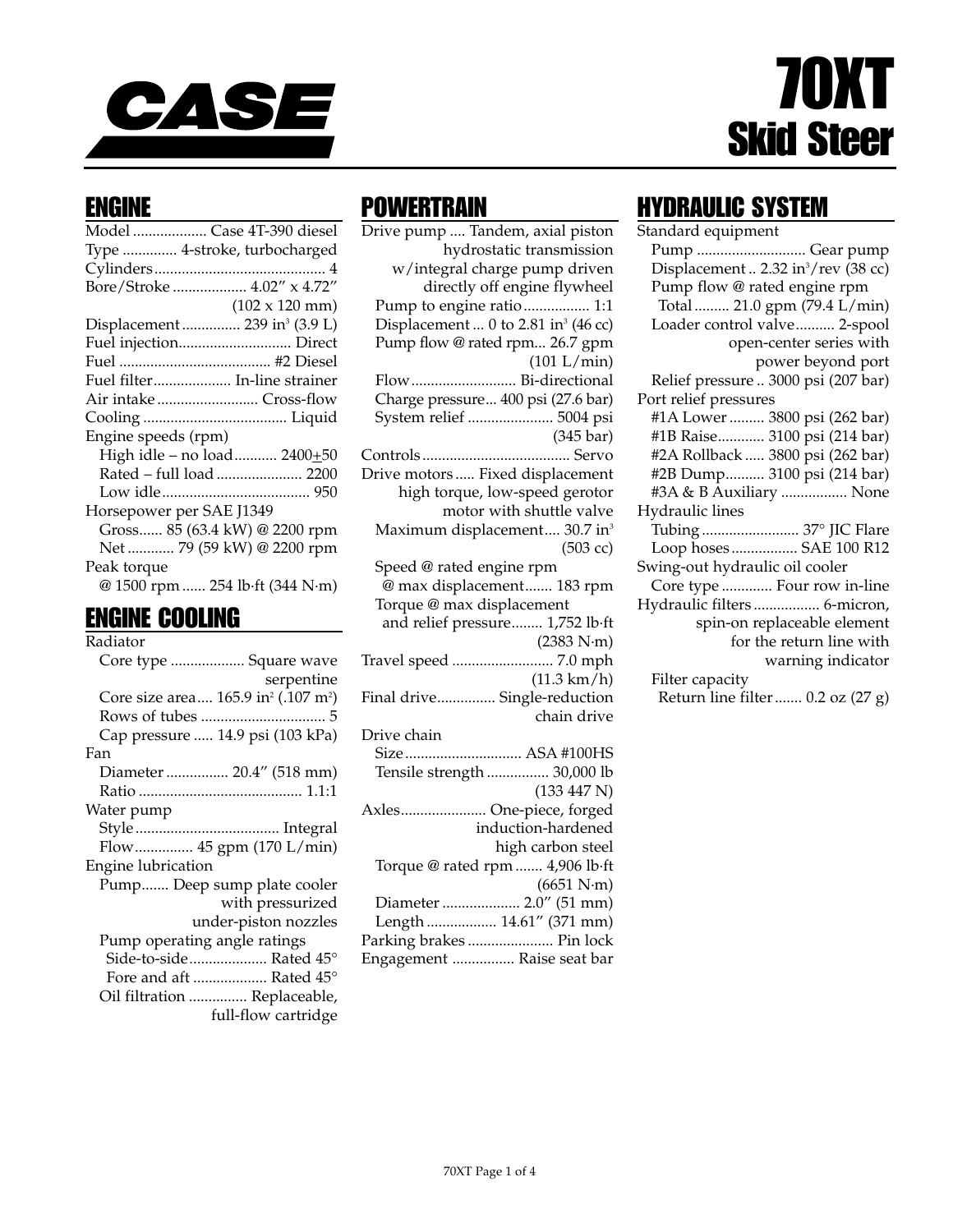#### **INSTRUMENTATION**

Digital hourmeter Fuel level LED bar graph Warning lights Fuel level Voltage Engine coolant temperature Engine oil pressure Air cleaner restriction Hydraulic filter restriction Hydraulic oil temperature Systems normal Seat belt reminder Warning alarms Engine coolant temperature Engine oil pressure Hydraulic oil temperature Seat belt reminder

#### ELECTRICAL SYSTEM

| Battery 12-volt low-maintenance |
|---------------------------------|
| 610 cold-cranking amps          |
| $@0° F (-18° C)$                |

#### OPERATOR ENVIRONMENT

Tilt ROPS/FOPS canopy w/side screens Water-shedding vinyl seat Seat presence switch 2" (51 mm) retractable seat belt Seat bar w/integral armrests Two servo-assist, adjustable, hands-only control levers Hand throttle Loader control lockout system Front and rear halogen floodlights Floor cleanout access

#### CYLINDERS

| Lift cylinder                   |
|---------------------------------|
| Bore diameter 2.50" (63.5 mm)   |
| Rod diameter  1.50" (38.1 mm)   |
| Stroke  35.83" (2066 mm)        |
| Closed length  46.85" (1190 mm) |
| Bucket cylinder                 |
| Bore diameter 3.0" (76.2 mm)    |
| Rod diameter  1.5" (38.1 mm)    |
| Stroke  14.5" (369 mm)          |
| Closed length  26.9" (683 mm)   |
|                                 |

## OPERATING WEIGHTS

## **SERVICE CAPACITIES**

| Fuel tank 22.0 gal (83.3 L)                        |  |
|----------------------------------------------------|--|
| Engine oil w/filter  11 qt (10.4 L)                |  |
| Engine oil w/o filter 10 qt (9.5 L)                |  |
| Engine cooling system $17.5$ qt $(16.6 \text{ L})$ |  |
| Hydraulic system                                   |  |
|                                                    |  |
|                                                    |  |

Chain tanks (per side) ...... 6 qt (5.7 L)

## TIRE SELECTION

|                                                                                        |            |              |       | Width |         | Max                                                                                               |
|----------------------------------------------------------------------------------------|------------|--------------|-------|-------|---------|---------------------------------------------------------------------------------------------------|
|                                                                                        | $\rm{Ply}$ | Tread        | Tire  | Over  | Tire    | Travel                                                                                            |
| Size                                                                                   |            | Rating Depth | Width | Tires | Weight* | Speed                                                                                             |
| Galaxy Mighty Slim Jim  33/10.00 x 16.5  10  0.81"  10.2"  59"  72 lb  7.0 mph         |            |              |       |       |         |                                                                                                   |
|                                                                                        |            |              |       |       |         | $(21 \text{ mm})$ $(259 \text{ mm})$ $(1.50 \text{ m})$ $(32.7 \text{ kg})$ $(11.3 \text{ km/h})$ |
| Solideal Hauler SKS 12.00 x 16.5 10 0.75" 13.1" 64" 51 lb 7.0 mph                      |            |              |       |       |         |                                                                                                   |
|                                                                                        |            |              |       |       |         | $(19 \text{ mm})$ $(333 \text{ mm})$ $(1.63 \text{ m})$ $(23.1 \text{ kg})$ $(11.3 \text{ km/h})$ |
| Solideal Hauler SKS (offset wheel)  12.00 x 16.5 10  0.75"  13.1"  71"  51 lb  7.0 mph |            |              |       |       |         |                                                                                                   |
|                                                                                        |            |              |       |       |         | $(19 \text{ mm})$ $(333 \text{ mm})$ $(1.80 \text{ m})$ $(23.1 \text{ kg})$ $(11.3 \text{ km/h})$ |
| Galaxy Beefy Baby II  12.00 x 16.5 10 0.81" 12.4" 64" 81 lb  7.0 mph                   |            |              |       |       |         |                                                                                                   |
|                                                                                        |            |              |       |       |         | $(21 \text{ mm})$ $(315 \text{ mm})$ $(1.63 \text{ m})$ $(36.7 \text{ kg})$ $(11.3 \text{ km/h})$ |
| Galaxy Beefy Baby (offset wheel) II 12.00 x 16.5 10 0.81" 12.4" 71" 81 lb 7.0 mph      |            |              |       |       |         |                                                                                                   |
|                                                                                        |            |              |       |       |         | $(21 \text{ mm})$ $(315 \text{ mm})$ $(1.80 \text{ m})$ $(36.7 \text{ kg})$ $(11.3 \text{ km/h})$ |
|                                                                                        |            |              |       |       |         |                                                                                                   |
|                                                                                        |            |              |       |       |         | $(21 \text{ mm})$ $(386 \text{ mm})$ $(1.78 \text{ m})$ $(43.6 \text{ kg})$ $(11.3 \text{ km/h})$ |
|                                                                                        |            |              |       |       |         |                                                                                                   |
|                                                                                        |            |              |       |       |         | $(32 \text{ mm})$ $(320 \text{ mm})$ $(1.63 \text{ m})$ $(43.6 \text{ kg})$ $(11.3 \text{ km/h})$ |
|                                                                                        |            |              |       |       |         |                                                                                                   |
|                                                                                        |            |              |       |       |         | $(35 \text{ mm})$ $(304 \text{ mm})$ $(1.63 \text{ m})$ $(45.4 \text{ kg})$ $(11.3 \text{ km/h})$ |
|                                                                                        |            |              |       |       |         |                                                                                                   |
|                                                                                        |            |              |       |       |         | $(35 \text{ mm})$ $(384 \text{ mm})$ $(1.78 \text{ m})$ $(56.2 \text{ kg})$ $(11.3 \text{ km/h})$ |

NOTE: \*Tire weight does not include wheel weight.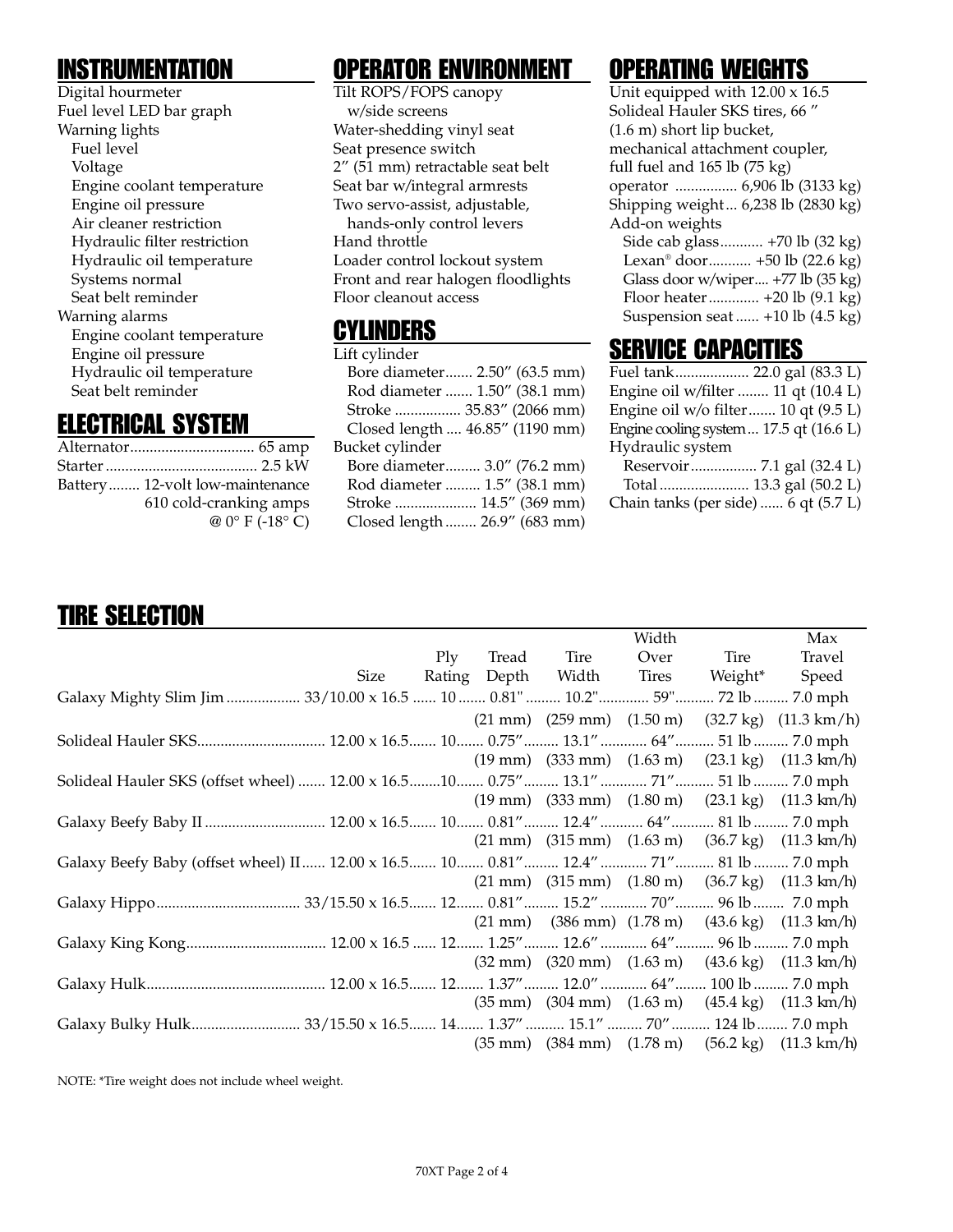

## DIMENSIONS

|    | A. Overall operating height                                         |  |  |
|----|---------------------------------------------------------------------|--|--|
|    | w/foundry/excavating bucket - short lip  152.4" (3.87 m)            |  |  |
|    | w/low profile bucket - standard lip  158.0" (4.01 m)                |  |  |
|    | w/low profile extended bucket - long lip  163.0" (4.14 m)           |  |  |
|    | Height to*                                                          |  |  |
| В. |                                                                     |  |  |
| C. |                                                                     |  |  |
| D. | Bottom of level bucket, loader arm fully raised  114.2" (2.90 m)    |  |  |
|    | Overall length                                                      |  |  |
| Ε. |                                                                     |  |  |
| F. | w/foundry/excavating bucket on ground  127.2" (3.23 m)              |  |  |
| F. |                                                                     |  |  |
| F. | w/low profile extended bucket on ground 137.9" (3.50 m)             |  |  |
|    |                                                                     |  |  |
|    | H. Dump height - loader arm fully raised                            |  |  |
|    |                                                                     |  |  |
|    |                                                                     |  |  |
|    |                                                                     |  |  |
| J. | Reach - loader arm fully raised                                     |  |  |
|    |                                                                     |  |  |
|    |                                                                     |  |  |
|    |                                                                     |  |  |
|    | Maximum attachment rollback                                         |  |  |
| К. |                                                                     |  |  |
| L. |                                                                     |  |  |
|    |                                                                     |  |  |
|    | Ground clearance                                                    |  |  |
| P. |                                                                     |  |  |
|    |                                                                     |  |  |
|    | Clearance circle front                                              |  |  |
| R. |                                                                     |  |  |
| S. | w/66" (1.68 m) foundry/excavating bucket on ground  76.7" (1.95 m)  |  |  |
| S. | w/66" (1.68 m) low profile bucket on ground  81.9" (2.08 m)         |  |  |
| S. | w/66" (1.68 m) low profile extended bucket on ground 83.1" (2.20 m) |  |  |
| T. |                                                                     |  |  |
|    |                                                                     |  |  |
|    |                                                                     |  |  |
|    | NOTE: *Equipped with 12.00 x 16.5 Solideal Hauler SKS tires.        |  |  |
|    |                                                                     |  |  |



S

## PERFORMANCE SPECS

| Operating load  2,000 lb (908 kg) |                                                                                                                                                                                                                                                                                                                                    |
|-----------------------------------|------------------------------------------------------------------------------------------------------------------------------------------------------------------------------------------------------------------------------------------------------------------------------------------------------------------------------------|
| Tipping load 4,000 lb (1815 kg)   |                                                                                                                                                                                                                                                                                                                                    |
| Breakout force                    |                                                                                                                                                                                                                                                                                                                                    |
|                                   |                                                                                                                                                                                                                                                                                                                                    |
|                                   | (20747 N)                                                                                                                                                                                                                                                                                                                          |
| Bucket cylinder  5,885 lbf        |                                                                                                                                                                                                                                                                                                                                    |
|                                   | (26 178 N)                                                                                                                                                                                                                                                                                                                         |
| Dig depth                         |                                                                                                                                                                                                                                                                                                                                    |
| w/bucket flat  0" (0 mm)          |                                                                                                                                                                                                                                                                                                                                    |
| Cycle time                        |                                                                                                                                                                                                                                                                                                                                    |
| Raise  4.1 seconds                |                                                                                                                                                                                                                                                                                                                                    |
| Lower 3.2 seconds                 |                                                                                                                                                                                                                                                                                                                                    |
| Dump  2.4 seconds                 |                                                                                                                                                                                                                                                                                                                                    |
| Rollback  1.9 seconds             |                                                                                                                                                                                                                                                                                                                                    |
|                                   | $\mathbf{m}$ $\mathbf{a}$ $\mathbf{m}$ $\mathbf{a}$ $\mathbf{m}$ $\mathbf{m}$ $\mathbf{m}$ $\mathbf{m}$ $\mathbf{m}$ $\mathbf{m}$ $\mathbf{m}$ $\mathbf{m}$ $\mathbf{m}$ $\mathbf{m}$ $\mathbf{m}$ $\mathbf{m}$ $\mathbf{m}$ $\mathbf{m}$ $\mathbf{m}$ $\mathbf{m}$ $\mathbf{m}$ $\mathbf{m}$ $\mathbf{m}$ $\mathbf{m}$ $\mathbf{$ |

NOTE: SAE rated lift capacities. Breakout force and cycle time measured with rated load in D/F bucket.

### **OPTIONAL BUCKETS**

|                           |                      |                                                                                                           | Heaped                |
|---------------------------|----------------------|-----------------------------------------------------------------------------------------------------------|-----------------------|
| Type                      |                      |                                                                                                           | Width Weight Capacity |
|                           | inch $(m)$ lb $(kg)$ |                                                                                                           | $ft^3(m^3)$           |
| Foundry/                  |                      |                                                                                                           |                       |
| Excavating  60  270  11.5 |                      |                                                                                                           |                       |
|                           |                      | $(1.5)$ $(122)$ $(0.33)$                                                                                  |                       |
|                           |                      | $66$ 370  15.2                                                                                            |                       |
|                           |                      | $(1.6)$ $(168)$ $(0.43)$<br>72  390  16.7                                                                 |                       |
|                           |                      |                                                                                                           |                       |
|                           |                      | $(1.8)$ $(177)$ $(0.47)$<br>78  495  18.4                                                                 |                       |
|                           |                      |                                                                                                           |                       |
|                           |                      | $(2.0)$ $(225)$ $(0.52)$                                                                                  |                       |
| Low Profile 66 400  13.2  |                      |                                                                                                           |                       |
|                           |                      | $(1.6)$ $(181)$ $(0.37)$<br>72  425 14.5                                                                  |                       |
|                           |                      | $(1.8)$ $(193)$ $(0.41)$                                                                                  |                       |
| <b>Low Profile</b>        |                      |                                                                                                           |                       |
|                           |                      |                                                                                                           |                       |
| Extended 60 360 14.3      |                      |                                                                                                           |                       |
|                           |                      | $(1.5)$ $(163)$ $(0.40)$                                                                                  |                       |
|                           |                      | 66  434  15.5                                                                                             |                       |
|                           |                      | $(1.6)$ $(197)$ $(0.44)$                                                                                  |                       |
|                           |                      | $72$ $477$ $17.1$                                                                                         |                       |
|                           |                      | $\begin{array}{cc} (1.8) & (216) & (0.48) \\ 78 & \ldots \ldots \, 502 \ldots \ldots \, 18.6 \end{array}$ |                       |
|                           |                      | $(2.0)$ $(228)$ $(0.53)$                                                                                  |                       |
| Utility/Light             |                      |                                                                                                           |                       |
| Material  60 350 19.7     |                      |                                                                                                           |                       |
|                           |                      | $(1.5)$ $(159)$ $(0.56)$                                                                                  |                       |
|                           |                      | $72$ $434$ $23.7$                                                                                         |                       |
|                           |                      |                                                                                                           |                       |
|                           |                      | $(1.8)$ $(197)$ $(0.67)$<br>84 497  27.9                                                                  |                       |
|                           |                      | $(2.1)$ $(225)$ $(0.79)$                                                                                  |                       |
| Manure/                   |                      |                                                                                                           |                       |
| Slurry  60  340 16.7      |                      |                                                                                                           |                       |
|                           |                      |                                                                                                           |                       |
|                           |                      | $(1.5)$ $(154)$ $(0.47)$<br>72  465 19.1                                                                  |                       |
|                           |                      | $(1.8)$ $(211)$ $(0.54)$                                                                                  |                       |